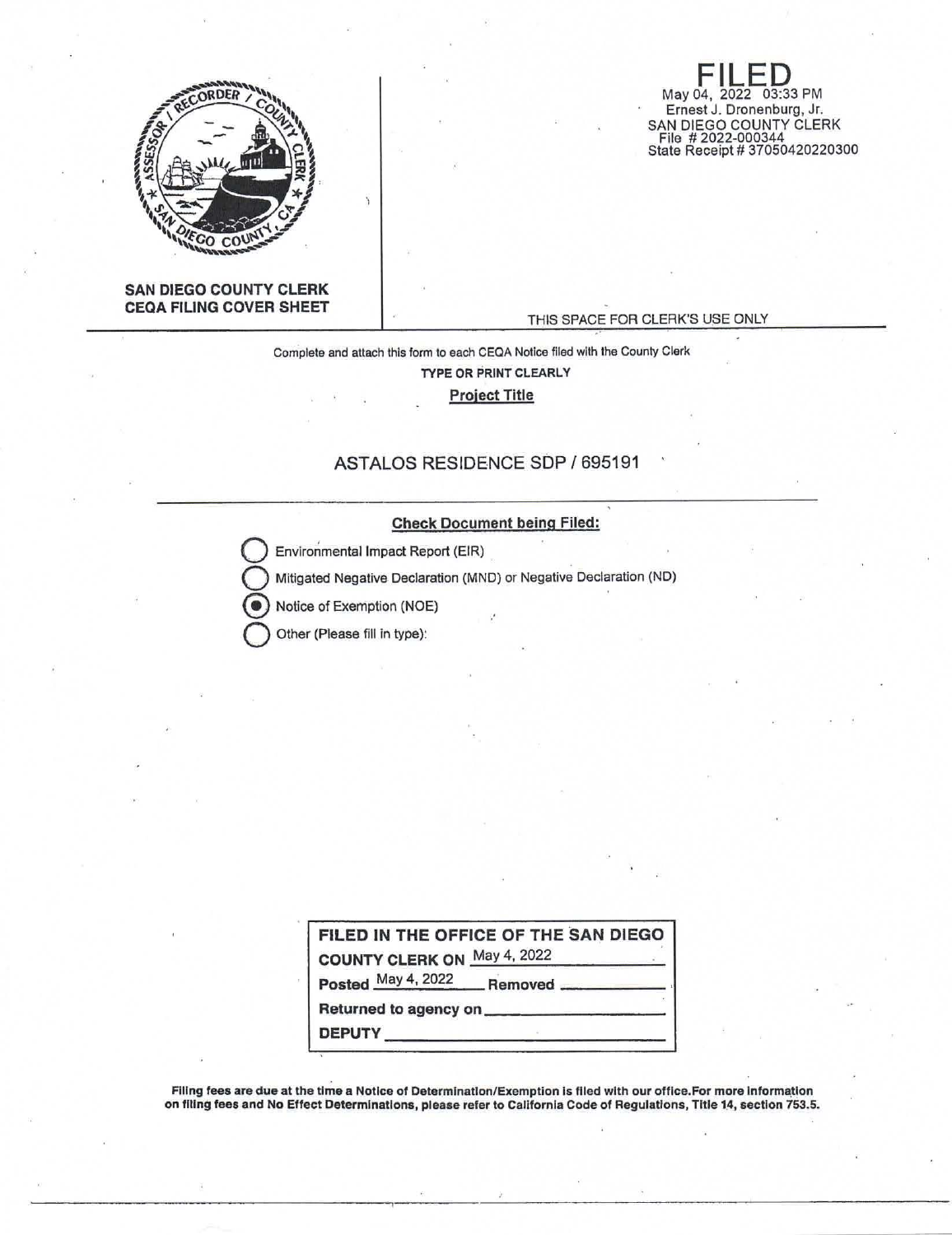### **NOTICE OF EXEMPTION**

*(Check one or both)*

- **TO:**  $\boxtimes$  Recorder/County Clerk **From:** City of San Diego
	- P.O. Box 1750, MS A-33 Development Services Department 1600 Pacific Hwy, Room 260 1222 First Avenue, MS 501 San Diego, CA 92101-2400 San Diego, CA 92101
	- Office of Planning and Research 1400 Tenth Street, Room 121 Sacramento, CA 95814 □

**Project Name/Number:** Astalos Residence SDP / 695191

**SCH No.:** N/A

**Project Location-Specific:** 2989 Woodford Drive San Diego, CA 92037

**Project Location-City/County:** San Diego/San Diego

**Description of nature and purpose of the Project:** A SITE DEVELOPMENT PERMIT for La Jolla Shores for the construction of a new 5,924 sf two-story single-family residence on a vacant lot located at the intersection of Avenida Kirjah and Woodford Drive. The 0.46-acre (20,396.26 sf) site resides in the LJSPD-SF base zone of the LJSPDO within the La Jolla Community Plan, the Coastal Height Limitation Overlay Zone (CHLOZ), MCAS Miramar - Airport Land Use Compatibility Overlay Zone (ALUCOZ), MCAS Miramar Review 2 - Airport Influence Area (AIA) La Jolla Community Plan Area in Council District 1. The project is located at 2989 Woodford Drive (APN#346-820- 2000) Lot#1 Map No.8192 Subdivision: La Jolla Kirjah Park.

# **Name of Public Agency Approving Project:** City of San Diego

**Name of Person or Agency Carrying Out Project:** Ari Astalos, 9155 Judicial Drive #5512, La Jolla, CA 92037; (858) 232-7374

**Exempt Status:** (CHECK ONE)

- Ministerial (Sec. 21080(b)(1); 15268) □
- Declared Emergency (Sec. 21080(b)(3); 15269(a)) □
- Emergency Project (Sec. 21080(b)( 4); 15269 (b)(c)) □
- Categorical Exemption: 15303, new construction, or conversion of small structures  $\boxtimes$
- Statutory Exemptions: □
- Other: □

**Reasons why project is exempt:** The proposed activity is exempt from CEQA pursuant to Section 15303 (New construction or conversion of small structures) of the State CEQA Guidelines. Section 15303(a) allows for the construction of one single family residence. Since the proposed project is the construction of a new single dwelling unit on a vacant residential lot, the exemption is appropriate. The exceptions listed in CEQA Section 15300.2 would not apply in that no cumulative impacts were identified; no significant effect on the environmental were identified; the project is not adjacent to a scenic highway; and the project was not identified on a list of hazardous waste sites pursuant to Section 65962.5 of the Government Code.

## **Lead Agency Contact Person:** Sara Osborn **Telephone:** (619) 446-5381

**If filed by applicant:**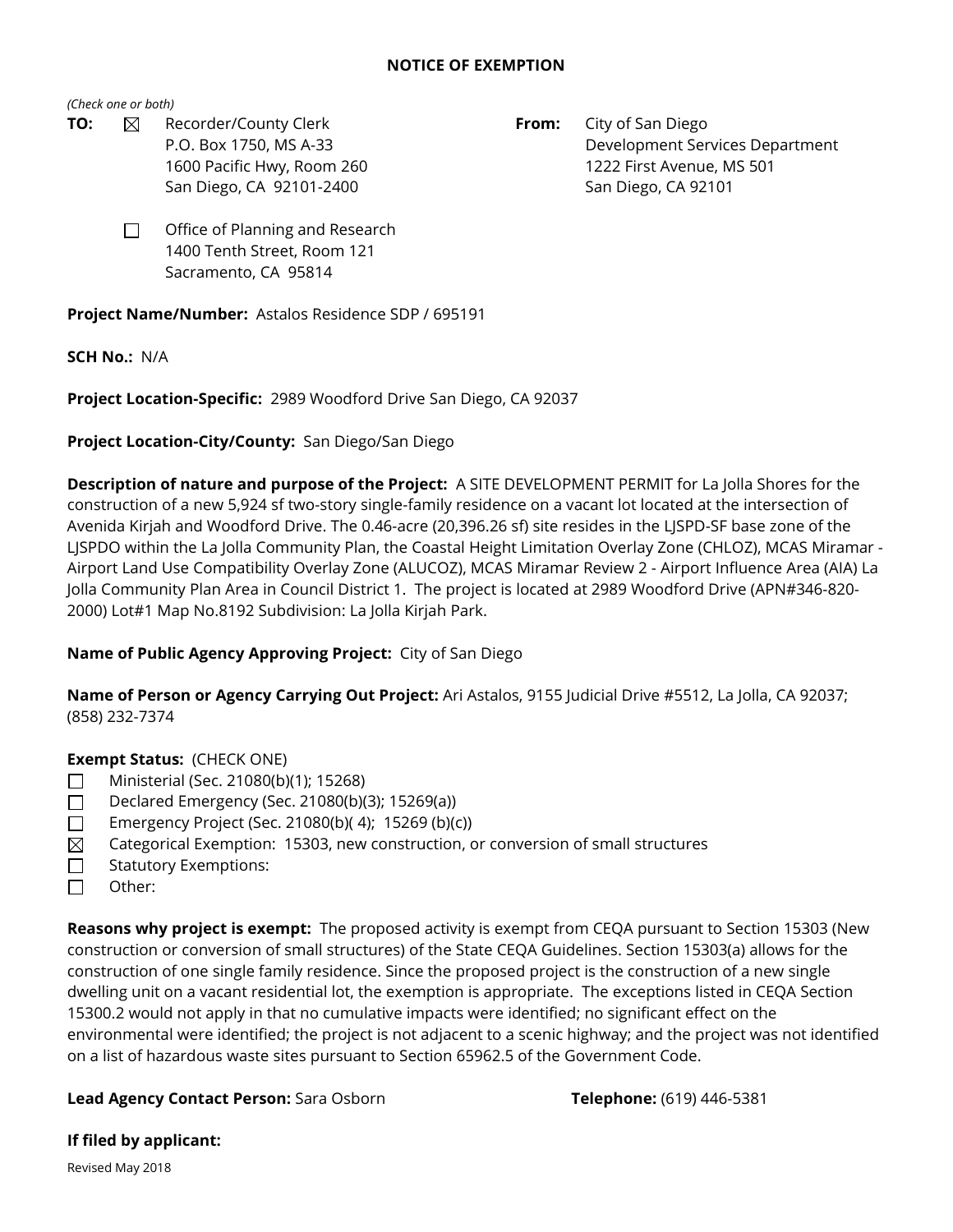- 1. Attach certified document of exemption finding.
- 2. Has a notice of exemption been filed by the public agency approving the project?  $\Box$  Yes  $\Box$  No

It is hereby certified that the City of San Diego has determined the above activity to be exempt from CEQA

Sara Osborn

Senior Planner 2/22/2022

Signature/Title Date

**Check One:**  $\Box$  Signed by Applicant

⊠ Signed By Lead Agency **Date Received for Filing with County Clerk or OPR:**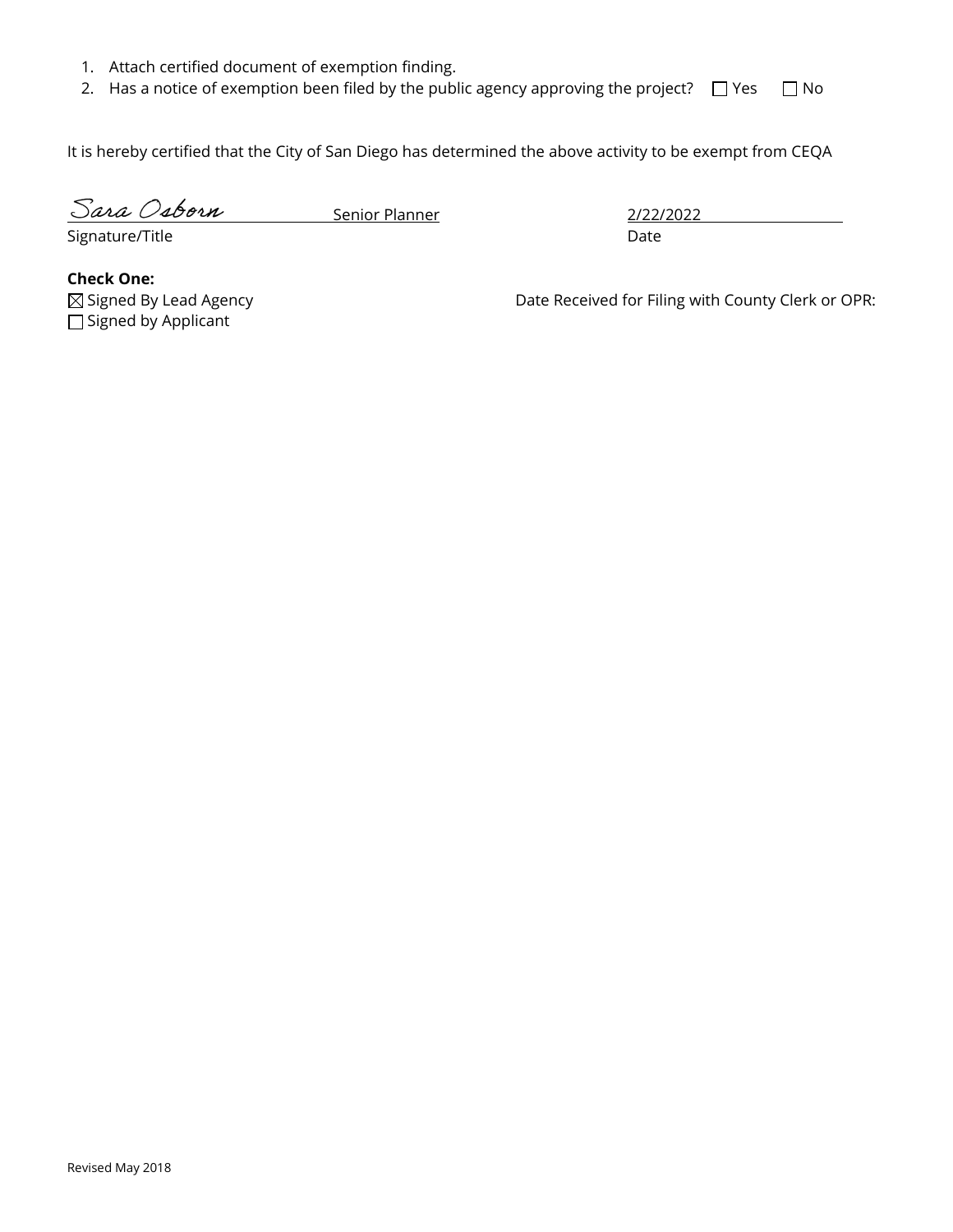|                                                                                                                                                                                                            | San Diego County                                                             |                                    | <u> HERBERT HERBERT I BERLIN BERLIN BERLIN BERLIN BERLIN BERLIN BERLIN BERLIN BERLIN BERLIN BERLIN BERLIN BERLIN</u> |          |  |
|------------------------------------------------------------------------------------------------------------------------------------------------------------------------------------------------------------|------------------------------------------------------------------------------|------------------------------------|----------------------------------------------------------------------------------------------------------------------|----------|--|
|                                                                                                                                                                                                            | Transaction #:<br>Receipt #:                                                 | 6459185<br>2022214241              |                                                                                                                      |          |  |
| Ernest J. Dronenburg, Jr.<br>Assessor/Recorder/County Clerk<br>1600 Pacific Highway Suite 260<br>P. O. Box 121750, San Diego, CA 92112-1750<br>Tel. (619) 237-0502    Fax (619) 557-4155<br>www.sdarcc.com | Print Date:<br>05/04/2022<br><b>Cashier Date:</b><br>SD<br>Cashier Location: | 05/04/2022 3:34 pm                 |                                                                                                                      |          |  |
|                                                                                                                                                                                                            |                                                                              |                                    | Payment Summary                                                                                                      |          |  |
|                                                                                                                                                                                                            |                                                                              |                                    | \$50.00<br><b>Total Fees:</b>                                                                                        |          |  |
|                                                                                                                                                                                                            |                                                                              |                                    | \$50.00<br><b>Total Payments</b>                                                                                     |          |  |
|                                                                                                                                                                                                            |                                                                              |                                    | \$0.00<br>Balance:                                                                                                   |          |  |
|                                                                                                                                                                                                            |                                                                              |                                    |                                                                                                                      |          |  |
|                                                                                                                                                                                                            |                                                                              |                                    |                                                                                                                      |          |  |
| Payment                                                                                                                                                                                                    |                                                                              |                                    |                                                                                                                      |          |  |
| CHECK PAYMENT #325                                                                                                                                                                                         |                                                                              |                                    |                                                                                                                      | \$50.00  |  |
| <b>Total Payments</b>                                                                                                                                                                                      |                                                                              |                                    |                                                                                                                      | \$50.00  |  |
| Filing                                                                                                                                                                                                     |                                                                              |                                    |                                                                                                                      |          |  |
| CEQA - NOE                                                                                                                                                                                                 |                                                                              |                                    | FILE #: 2022-000344 Date: 05/04/2022 3:33PM                                                                          | Pages: 3 |  |
|                                                                                                                                                                                                            |                                                                              | State Receipt # 37-05/04/2022-0300 |                                                                                                                      |          |  |
| Fish & Wildlife County Administrative Fee<br>Fees:                                                                                                                                                         |                                                                              |                                    |                                                                                                                      | \$50.00  |  |
| <b>Total Fees Due:</b>                                                                                                                                                                                     |                                                                              |                                    |                                                                                                                      | \$50.00  |  |
| Grand Total - All Documents:                                                                                                                                                                               |                                                                              |                                    |                                                                                                                      | \$50.00  |  |